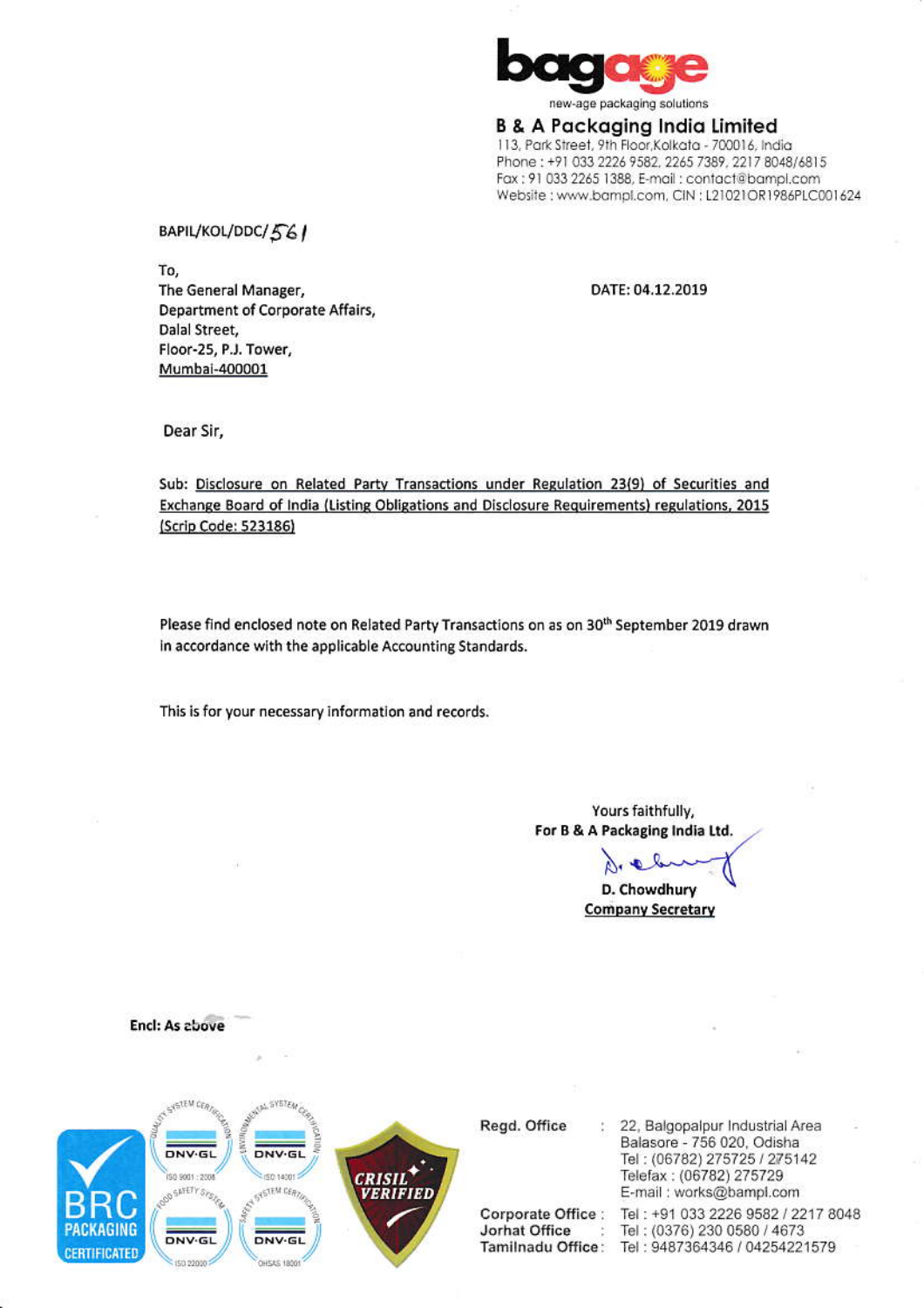### EXCRACT FROM STANALONE FINANCIAL STATEMENTS FOR SIX MONTHS PERIOD ENDED 30TH SEPTEMBER 2019.

Related Party Disclosures on standalone basis pursuant to regulation 23(9) of SEBI (Listing **Obligation and Disclosure Requirements) Regulations 2015.** 

- 1. Particulars of Related Parties. **B&A Packaging India Ltd.** 
	- (a) Holding Company B & A Ltd.
	- (b) Key Management Personnel Mr. Somnath Chatterjee \* Mr. Debdip Chowdhury \* Mr. Goutamanshu Mukhopadhyay \*
- Whole Time Director
- Company Secretary
- Chief Financial Officer
- (c) Non Executive, Independent Director Mr. Anjan Ghosh \*\* Mr. Amit Chowdhuri \*\*
- (d) Non Executive, Non Independent Director Mrs. Anuradha Farley\*\* - Chairman Mrs. Gargi Barooah \*\*

\* These are "Key Managerial Personnel" in terms of Sec 2(51) of the Companies Act, 2013. \*\* These directors are not "Key Managerial Personnel" in terms of Sec 2(51) of the Companies Act, 2013

- (e) Persons holding 10% or more Shareholding in the Company B & A Ltd.
- (f) Other Related Parties Barooahs & Associates Pvt. Ltd.

### 2. Details of Transactions entered with Related Parties

(a) Transactions during the period with Persons holding 10% or more Shareholding in the Company

|                              |                                                          | (INR in Lakhs)                                        |
|------------------------------|----------------------------------------------------------|-------------------------------------------------------|
| Particulars                  | For the six<br>months period<br>ended 30th Sept,<br>2019 | For the six months<br>period ended 30th<br>Sept, 2018 |
| Dividends Paid<br>B & A Ltd. | 17.77                                                    | 17.77                                                 |



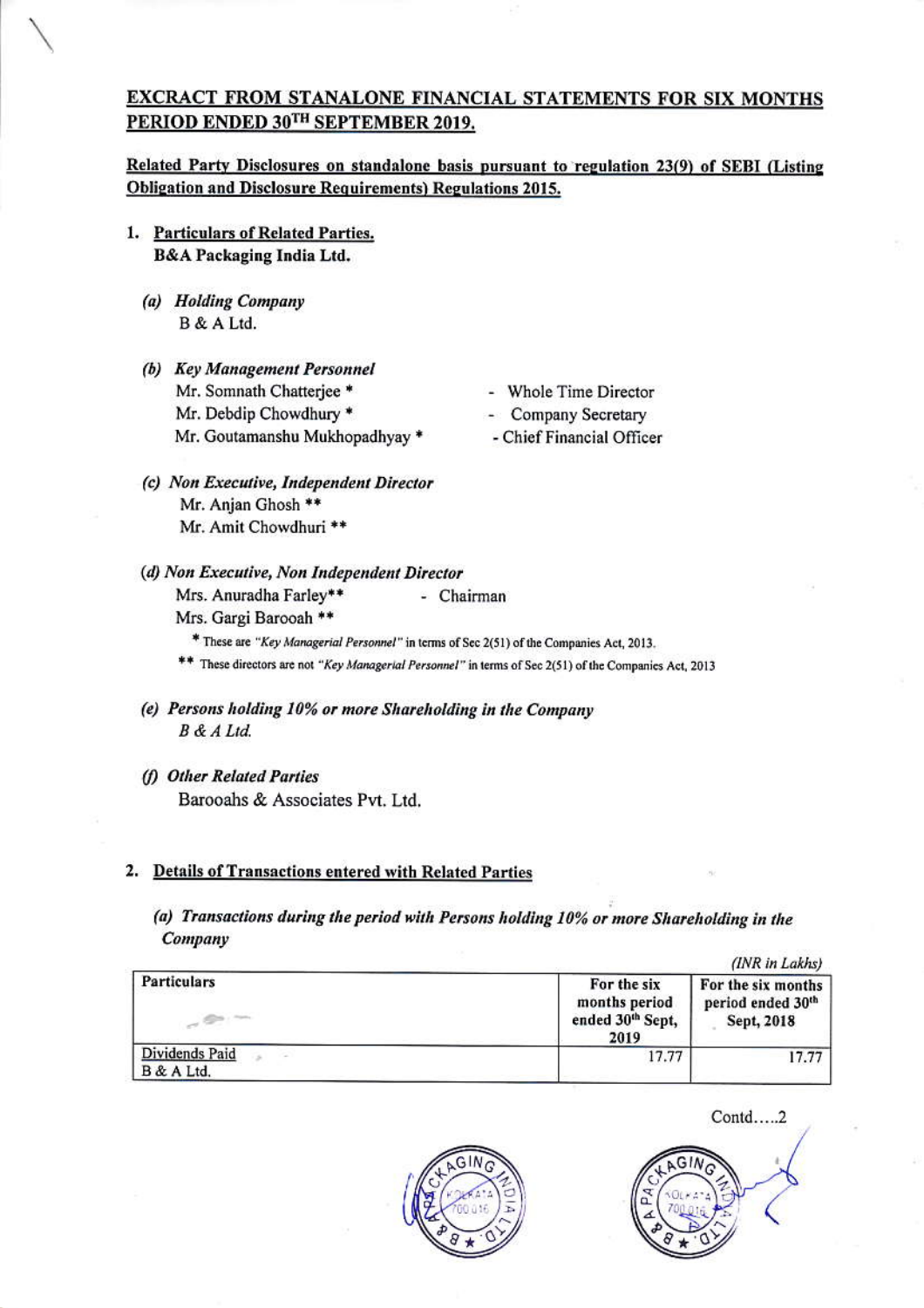## (b) Transactions during the period and Balance at period end with Holding Company

| <b>Particulars</b>                                              | For the six<br>months period<br>ended 30th Sept,<br>2019 | (INR in Lakhs)<br>For the six<br>months period<br>ended 30th Sept,<br>2018 |
|-----------------------------------------------------------------|----------------------------------------------------------|----------------------------------------------------------------------------|
| Sale of paper sacks and flexi pouches                           |                                                          |                                                                            |
| B & A Ltd.                                                      | 21.69                                                    | 61.54                                                                      |
| Interest on Loan taken                                          |                                                          |                                                                            |
| B & A Ltd.                                                      | 11.61                                                    | 11.61                                                                      |
| Reimbursement of Service Charges                                |                                                          |                                                                            |
| B & A Ltd.                                                      | 0.45                                                     | 0.45                                                                       |
| Net Balance outstanding at the end of the period $[Dr, / (Cr)]$ |                                                          |                                                                            |
| B & A Ltd.                                                      | (245.20)                                                 | (279.85)                                                                   |

## (c) Transaction during the period with Key Management Personnel

| <b>Particulars</b>                  | (INR. in Lakhs)                                       |                                                       |  |
|-------------------------------------|-------------------------------------------------------|-------------------------------------------------------|--|
|                                     | For the six months<br>period ended 30th<br>Sept, 2019 | For the six months<br>period ended 30th<br>Sept, 2018 |  |
| <b>Short Term Employee Benefits</b> |                                                       |                                                       |  |
| Somnath Chatterjee                  | 7.41                                                  | 6.48                                                  |  |
| Debdip Chowdhury                    | 1.50                                                  | 1.50                                                  |  |
| Goutamanshu Mukhopadhyay            | 3.44                                                  | 3.22                                                  |  |
| <b>Sitting Fees</b>                 |                                                       |                                                       |  |
| Anuradha Farley                     | 0.35                                                  | 0.25                                                  |  |
| Anjan Ghosh                         | 1.38                                                  | 1.62                                                  |  |
| Amit Chowdhuri                      | 1.44                                                  | 1.62                                                  |  |
| Gargi Barooah                       | Nil                                                   | Nil                                                   |  |
| Dividends Paid                      |                                                       |                                                       |  |
| Somnath Chatterjee                  | 0.10                                                  | 0.10                                                  |  |
| Gargi Barooah                       | 0.01                                                  | 0.01                                                  |  |
|                                     |                                                       |                                                       |  |

<sup>†</sup> Post Employment Benefits as above do not include amounts relating to defined benefit gratuity plan as actuarial valuation for gratuity plan is made for the Company as a whole.

# (d) Transactions during the period and Balance at period end with Other Related Parties

|                                                                                | (INR. in Lakhs)                                       |                                                       |
|--------------------------------------------------------------------------------|-------------------------------------------------------|-------------------------------------------------------|
| <b>Particulars</b>                                                             | For the six months<br>period ended 30th<br>Sept, 2019 | For the six months<br>period ended 30th<br>Sept, 2018 |
| (i) Sale of Paper sacks & Flexi Pouches<br>Barooahs & Associates Pvt Ltd.      | <b>NIL</b>                                            | 10.32                                                 |
| (ii) Service received during the period (Net)<br>Barooahs & Associates Pvt Ltd |                                                       |                                                       |
| (iii) Unsecured advance<br>Barooahs & Associates Pvt Ltd                       | 25.00                                                 | NIL                                                   |
| (iv) Net Laiance outstanding at the end of the period<br>[Dr/(Cr.)]            | <b>NIL</b>                                            | 139.99                                                |
| Barooahs & Associates Pvt Ltd.                                                 |                                                       |                                                       |
|                                                                                | <b>NIL</b>                                            | (99.99                                                |